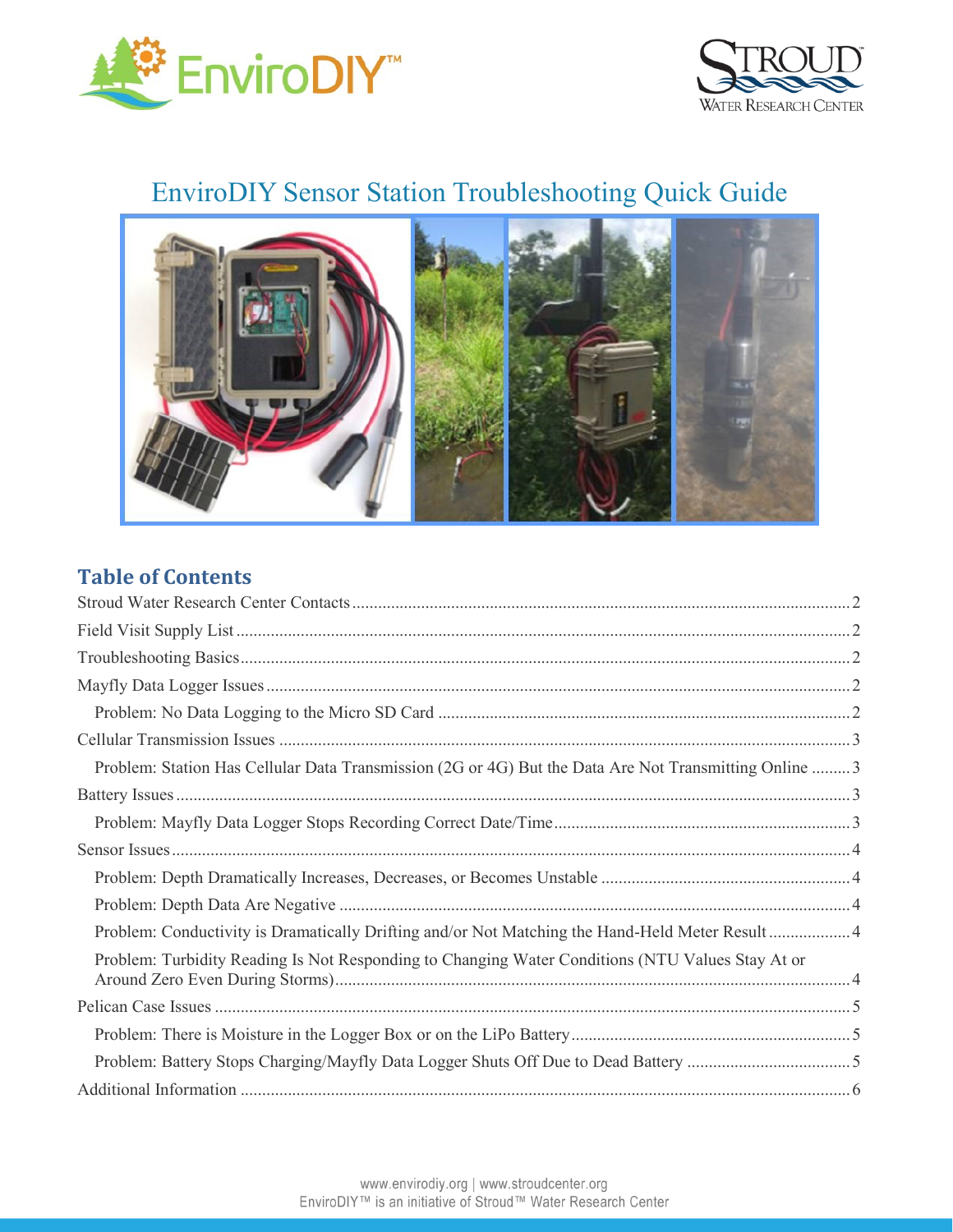## <span id="page-1-0"></span>Stroud Water Research Center Contacts

General information:

• David Bressler: [dbressler@stroudcenter.org,](mailto:dbressler@stroudcenter.org) 410-456-1071 (cell), 610-268-2153, ext. 312 (office) Technical information:

- Shannon Hicks: [shicks@stroudcenter.org,](mailto:shicks@stroudcenter.org) 302-304-0957 (cell), 610-268-2153, ext. 267 (office)
- Rachel Johnson: [rjohnson@stroudcenter.org,](mailto:rjohnson@stroudcenter.org) 973-557-8995 (cell)

## <span id="page-1-1"></span>Field Visit Supply List

Take the following to the site:

- EnviroDIY Field Visit Data Sheet
- Spare battery (if applicable)
- Spare micro SD card and adaptor
- Sensor cleaning brush
- Phone (for pictures)
- Waders or knee boots (if applicable)
- Clipboard
- Pencils
- Brush
- Other supplementary items: loppers/clippers; camera, first aid kit

## <span id="page-1-2"></span>Troubleshooting Basics

The first step to troubleshooting a problem is to understand the standard. Take time to familiarize yourself with the way your station functions properly:

- What are the light patterns?
- What do the sensor data look like during base flow, and during storm events?
- What does the battery voltage typically read on a sunny day versus a cloudy day? Is there seasonal variation?
- How often do your sensors need to be cleaned, on average?
- <span id="page-1-3"></span> If you have cellular service, how much money is in your Hologram account? How often will funds need to be replenished?

## Mayfly Data Logger Issues

#### <span id="page-1-4"></span>PROBLEM: NO DATA LOGGING TO THE MICRO SD CARD

#### **Things to check:**

- Is the Mayfly Data Logger powered on? Cycle the power off and then on again; when turned back on you should see an alternating red/green light pattern flash.
- Is the light pattern on the Mayfly abnormal, e.g., are any lights stuck on? Lights on the Mayfly should only be on for about one minute during each 5-minute interval.
- Is the micro SD card correctly inserted in the slot? Does it seem to be sticking out? Is it in backwards? Is it crooked?
- What is the battery voltage? Check the data to see what the battery voltage was at last recording. If the voltage is below 3.5 the battery may have died.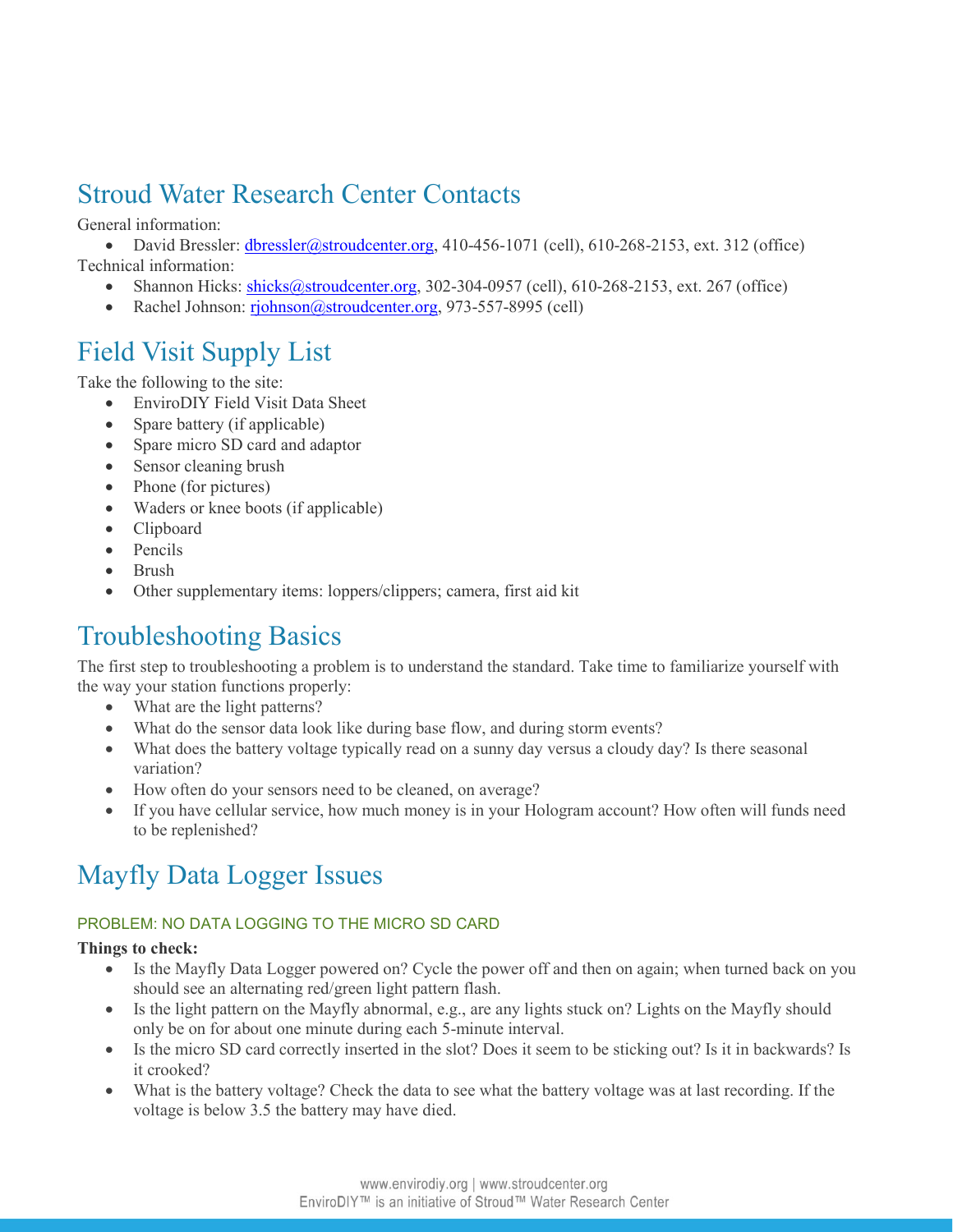#### **Possible solution:**

Cycle the power and switch micro SD cards.

- At your station:
	- o Turn the Mayfly Data Logger off.
	- o Remove the micro SD card.
	- o Replace the micro SD card or insert a new micro SD card.
	- o Turn the data logger back on.
	- o Wait 5-10 minutes.
- Recheck micro SD card for new data. If data appears, the issue was most likely from improperly removing the SD card. If the problem persists, try inserting a different micro SD card.

## <span id="page-2-0"></span>Cellular Transmission Issues

#### <span id="page-2-1"></span>PROBLEM: STATION HAS CELLULAR DATA TRANSMISSION (2G OR 4G) BUT THE DATA ARE NOT TRANSMITTING ONLINE

#### **Things to check:**

- Is the cellular plan from Hologram paid for and up to date? You can check the account balance at [hologram.io.](https://hologram.io/) You will need your unique username and password; contact the station owner for this information.
- Are the lights on the cell modem lighting up, and if so, at what frequency? At your station, check the lights on the cellular board (2G or 4G modem). Light(s) on the cell modem should turn on every five minutes (about 10 seconds after the sensor sampling) and stay on for 30-60 seconds. If light(s) come on more frequently or less frequently, this indicates a problem with cell transmission. Does a light on the cell board come on at all? If not then the board may be dead. The solution is often to just replace the cell board and SIM card.
- Is the antenna attached properly to the cell board?
- Is the cellular board plugged in to the Mayfly correctly, with the pins lining up with the board properly?

#### **Possible solutions:**

- Check with station owner to make sure that Hologram account is paid for.
- Unplug and plug in the cell board making sure the pins line up correctly with the Mayfly Bee header.
- Unplug and plug in the cell board connector wire attached to the Mayfly.
- Make sure antenna is connected securely to cell board.
- 2G cell service is gone and station will need to be upgraded to 4G.

### <span id="page-2-2"></span>Battery Issues

#### <span id="page-2-3"></span>PROBLEM: MAYFLY DATA LOGGER STOPS RECORDING CORRECT DATE/TIME

#### **Things to check:**

- Is there a clock battery in the Mayfly Data Logger?
- Is the clock battery positioned correctly?
- Is there corrosion around the battery or anywhere on the Mayfly Data Logger?

#### **Possible solutions:**

- If there is corrosion, you may need a new battery and/or a new Mayfly Data Logger.
- If everything seems normal on the Mayfly Data Logger, the clock battery may have died. The board will have to be reprogrammed. To set a clock battery, please see the following link : [https://github.com/EnviroDIY/Sodaq\\_DS3231/tree/master/examples/PCsync](https://github.com/EnviroDIY/Sodaq_DS3231/tree/master/examples/PCsync)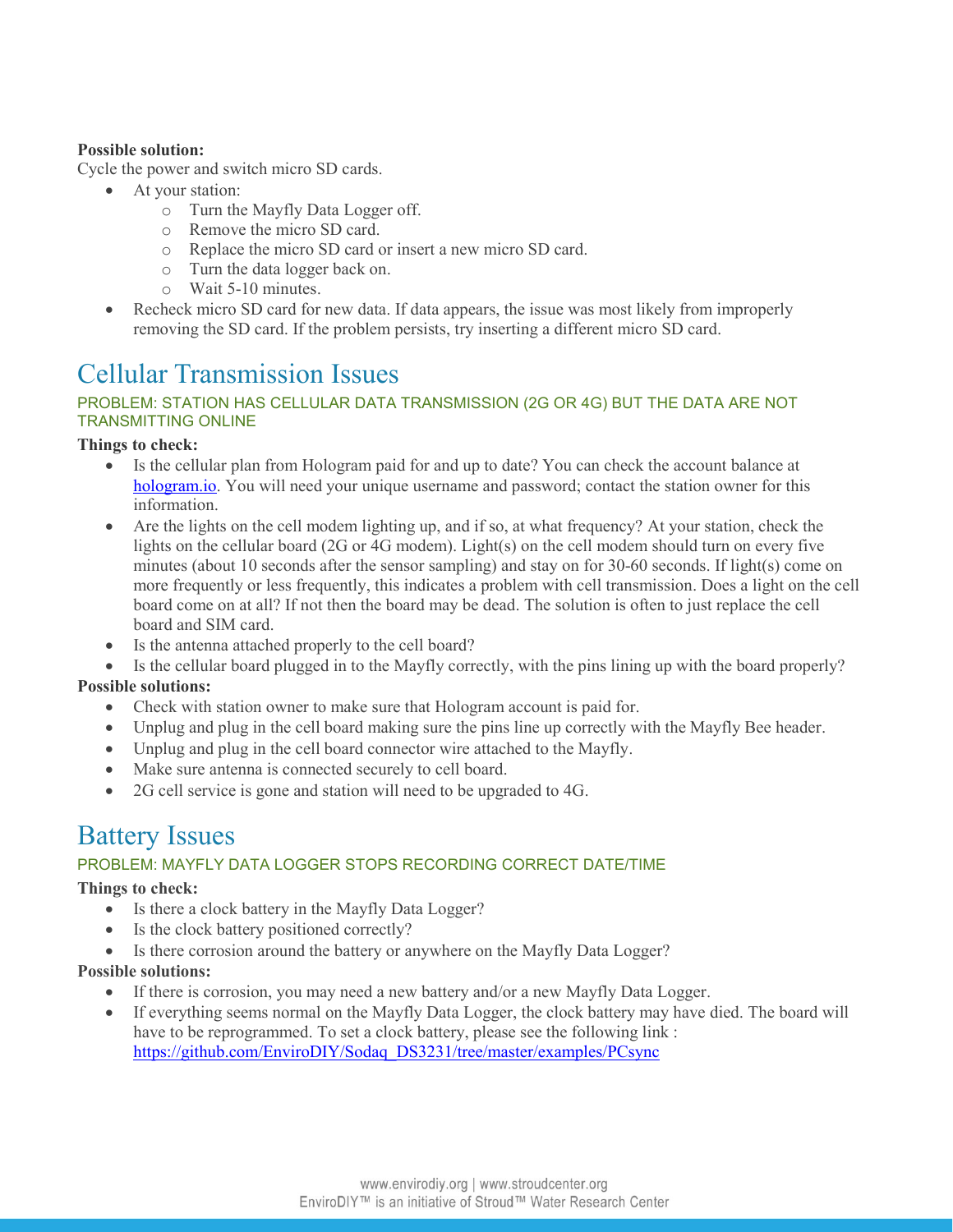### <span id="page-3-0"></span>Sensor Issues

#### <span id="page-3-1"></span>PROBLEM: DEPTH DRAMATICALLY INCREASES, DECREASES, OR BECOMES UNSTABLE

#### **Things to check:**

- Thoroughly check the red CTD wire for any damage, e.g., chewed or bent wires, anything that looks out of the ordinary.
- Are the sensors buried in sediment?
- Are there any large rocks or debris around the sensor?
- Are there particles stuck in the slot between the circuit board and pressure transducer?

#### **Possible solutions:**

- Thoroughly but gently clean the CTD sensor clearing all debris.
- If sensor is clean and there is no damage to wires, there may damage to the sensor body and it will probably need to be replaced.
- If there is damage to the CTD wire cable, the sensor will need to be replaced.

#### <span id="page-3-2"></span>PROBLEM: DEPTH DATA ARE NEGATIVE

#### **Things to check:**

- Are the sensors submerged?
- Is there damage to the CTD cable?
- Is the CTD sensor properly connected to the headphone jack and Grove cable?
- $\bullet$  Is the Grove cable connected to the CTD sensor and plugged into the D6-7 jack on the Mayfly?

#### **Possible solutions:**

- If the sensors are not submerged for more than a couple of months at a time they may need to be repositioned to a deeper depth.
- If there is damage to the CTD cable the sensor will need to be replaced. Damage to the CTD sensor can cause negative values.
- If the depth reading on the CTD sensor is showing a -99999 number it typically indicates that the sensor is not connected properly.
	- o Check to make sure the STDI channel on the sensor is set to "1."
	- o Replace the headphone jack.
	- o Replace the grove cable.

#### <span id="page-3-3"></span>PROBLEM: CONDUCTIVITY IS DRAMATICALLY DRIFTING AND/OR NOT MATCHING THE HAND-HELD METER RESULT

#### **Things to check:**

- Can you see the four metal screws within the CTD slot near the bottom of the sensor?
- Are the screws blocked by algae or sediment?

#### **Possible solution:**

Thoroughly clean the metal screws being careful not to damage the pressure transducer.

#### <span id="page-3-4"></span>PROBLEM: TURBIDITY READING IS NOT RESPONDING TO CHANGING WATER CONDITIONS (NTU VALUES STAY AT OR AROUND ZERO EVEN DURING STORMS)

#### **Things to check:**

- Are your sensors buried?
- Can you see the "eyeball" of the turbidity sensor?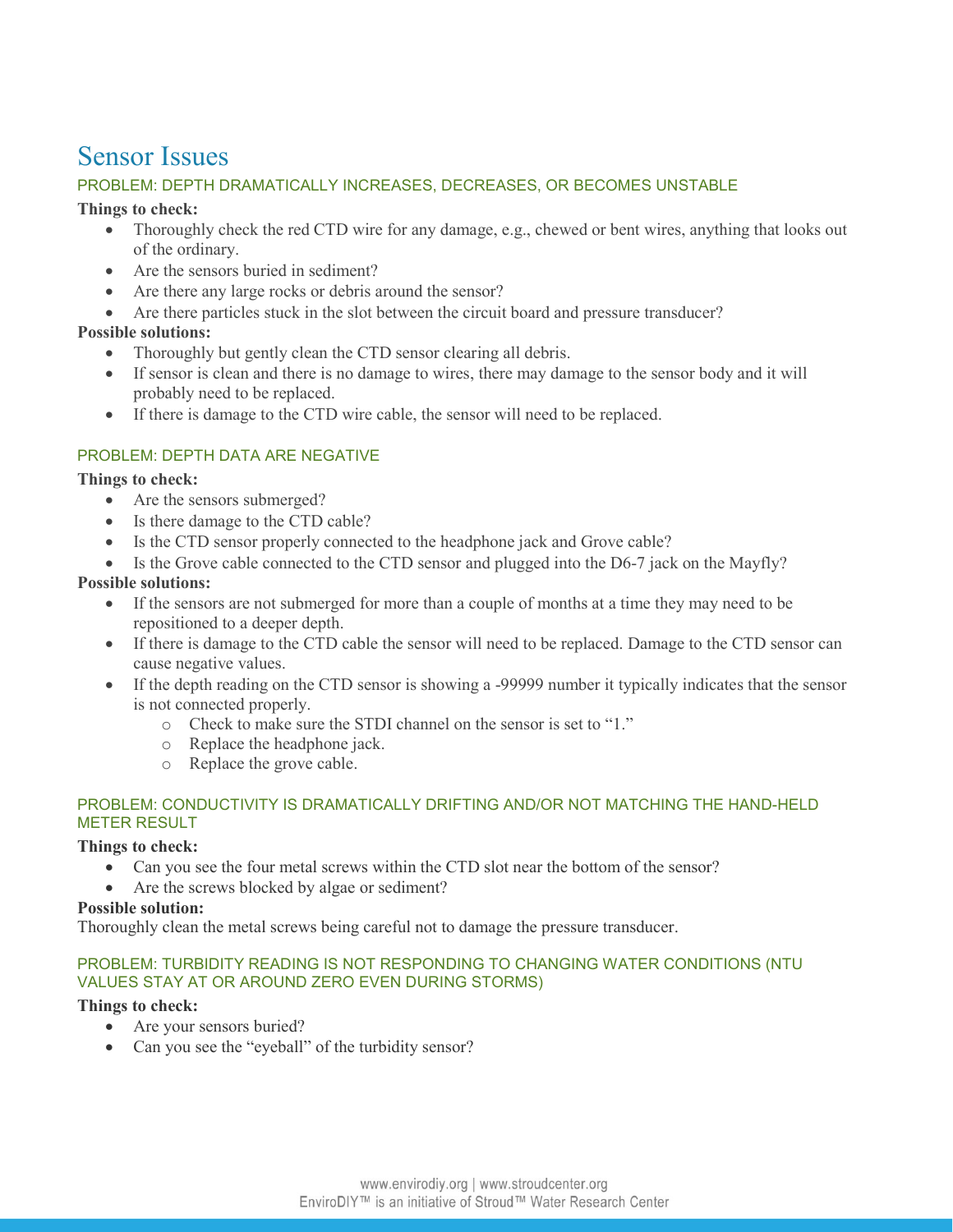Fouled turbidity sensor (left) and clean turbidity sensor (right).



#### **Possible solutions:**

- If the turbidity sensor is buried in dark sediment sometimes the sensor appears as if it stops responding. Dig out and clean your sensors and check to see if the issue has been resolved.
- If the issue is resolved, visit the site more frequently for maintenance, to be sure sediment does not bury the sensors again.
- If you cannot see the sensor "eyeball," clean any bio-fouling off the window until you can see it.
- If there is a black material covering the eyeball that does not come off with regular cleaning tactics, it may need to be cleaned using a special solution. Contact the Stroud Center for more information.

### <span id="page-4-0"></span>Pelican Case Issues

#### <span id="page-4-1"></span>PROBLEM: THERE IS MOISTURE IN THE LOGGER BOX OR ON THE LIPO BATTERY

#### **Things to check:**

- Is the logger box damaged?
- Is the logger box properly closed and latched?
- Is there vegetation, dirt, or anything else blocking the O-ring around the edge of the logger box door?
- Are the cable glands properly tightened on the sensor cables?

#### **Possible solutions:**

- Place a desiccant packet within the logger box.
- Replace the logger box if it seems to be so damaged to the point that it is no longer waterproof.

#### <span id="page-4-2"></span>PROBLEM: BATTERY STOPS CHARGING/MAYFLY DATA LOGGER SHUTS OFF DUE TO DEAD BATTERY

#### **Things to check:**

- Is the solar panel still there? Solar panels can be vulnerable to vandalism or theft.
- Is the solar panel properly connected?
- Is the solar panel cable damaged between the panel and the logger box?
- Is the solar panel oriented correctly? Is it facing south (or to a gap in the trees), with no obstructions?
- Is the yellow charging LED light on the Mayfly lit?